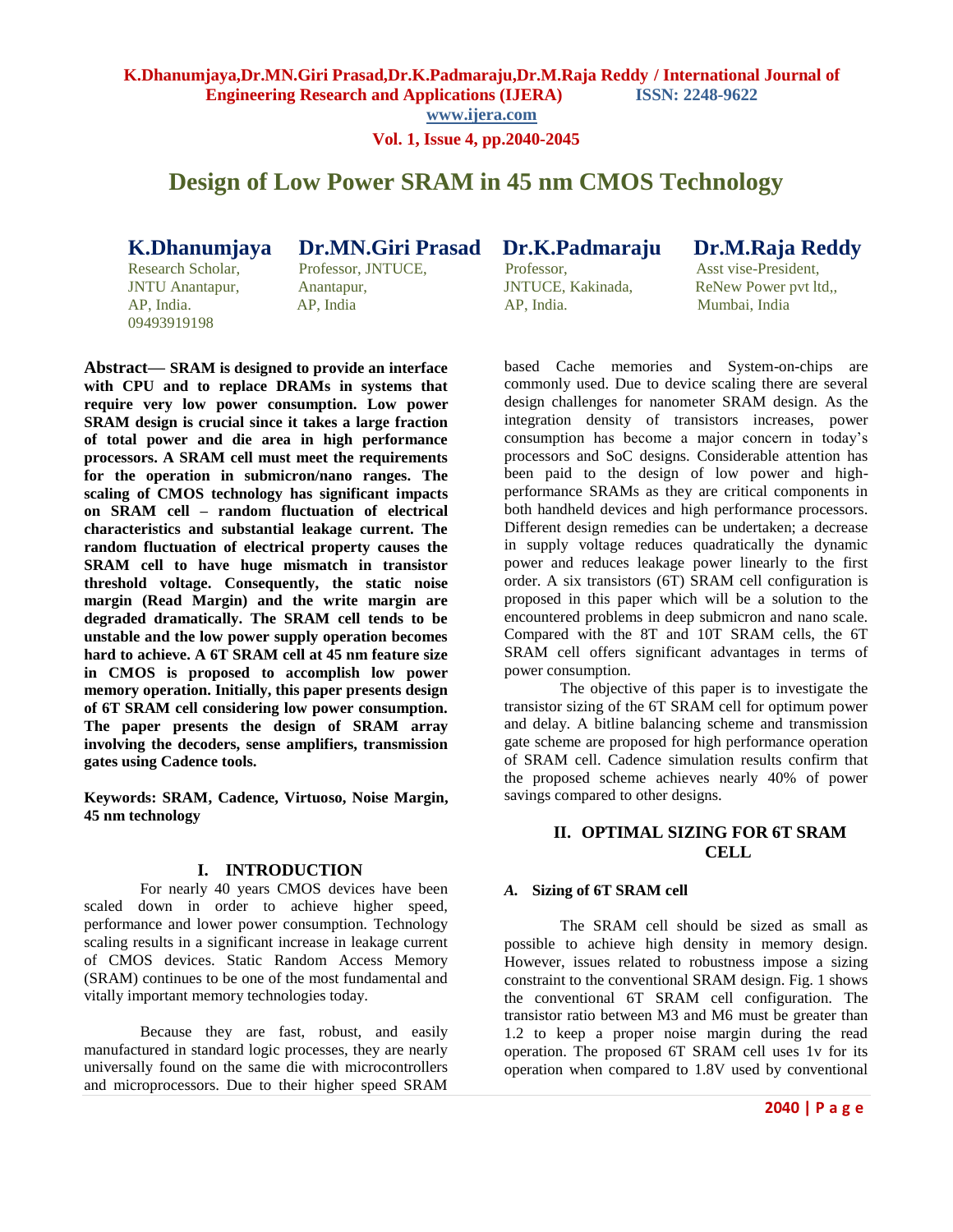# **K.Dhanumjaya,Dr.MN.Giri Prasad,Dr.K.Padmaraju,Dr.M.Raja Reddy / International Journal of Engineering Research and Applications (IJERA) ISSN: 2248-9622 www.ijera.com**

# **Vol. 1, Issue 4, pp.2040-2045**

180 nm SRAM cell. In this paper, we propose transistor of size 45nm whose voltage of operation is less than 1V. As the supply voltage used for operation is low, the power consumption is scaled down by maximum extent.

Moreover, significant improvements in delay and power can be achieved by partitioning the cell array into smaller sub arrays, rather than having a single monolithic array.

Each bit in SRAM is stored on four transistors that form two cross coupled inverters. This storage cell has two stable states which are used to denote 0 and 1. Two additional transistors serve as the access transistors to control the storage cell during the read and write operations. Generally, fewer transistors needed per cell, the smaller each cell can be. Since the cost of processing silicon wafer is relatively fixed, using smaller cells reduces the cost per bit of memory.

Access to the cell is enabled by the word line (WL in figure) which controls the two access transistors M5 and M6 which, in turn, control whether the cell should be connected to the bit lines: BL and BL bar. They are used to transfer data for both read and write operations. Although it is not strictly necessary to have two bit lines, both the signal and its inverse are typically provided in order to improve noise margins. During read accesses, the bit lines are actively driven high and low by the inverters in the SRAM cell.



*Fig 1: 6T SRAM cell*

#### *B. SRAM Operation*

An SRAM cell has three different states it can be in: standby where the circuit is idle, reading when the data has been requested and writing when updating the contents. The SRAM to operate in read mode and write mode should have "readability" and "write stability" respectively. The three different states work as follows:

- **Standby:** If the word line is not asserted, the access transistors M5 and M6 disconnect the cell from the bit lines. The two cross coupled inverters formed by M1 – M4 will continue to reinforce each other as long as they are connected to the supply.
- **Reading:** Assume that the content of the memory is a 1, stored at Q. The read operation is done by using the sense amplifiers that pull the data and produce the output. The row decoders and column decoders are used to select the appropriate cell or cells from which the data is to be read and are given to the sense amplifiers through transmission gate.
- **Writing:** The start of a write cycle begins by applying the value to be written to the bit lines. If we wish to write a 0, we would apply a 0 to the bit lines, i.e. setting BL bar to 1 and BL to 0. A 1 is written by inverting the values of the bit lines. WL is then asserted and the value that is to be stored is latched in. Note that the reason this works is that the bit line input-drivers are designed to be much stronger than the relatively weak transistors in the cell itself, so that they can easily override the previous state of the crosscoupled inverters.

# **III. DESIGN FLOW**

Cadence design Systems is electronic design automation software and engineering Services Company that offers various types of design and verification tasks that include:

- Virtuoso Platform Tools for designing fullcustom integrated circuits, includes schematic entry, behavioral modeling (Verilog-AMS), circuit simulation, full custom layout, physical verification, extraction and back-annotation. Used mainly for analog, mixed-signal, RF, and standard-cell designs.
- Encounter Platform Tools for creation of digital integrated circuits. This includes floor planning, synthesis, test, and place and route. Typically a digital design starts from Verilog netlists.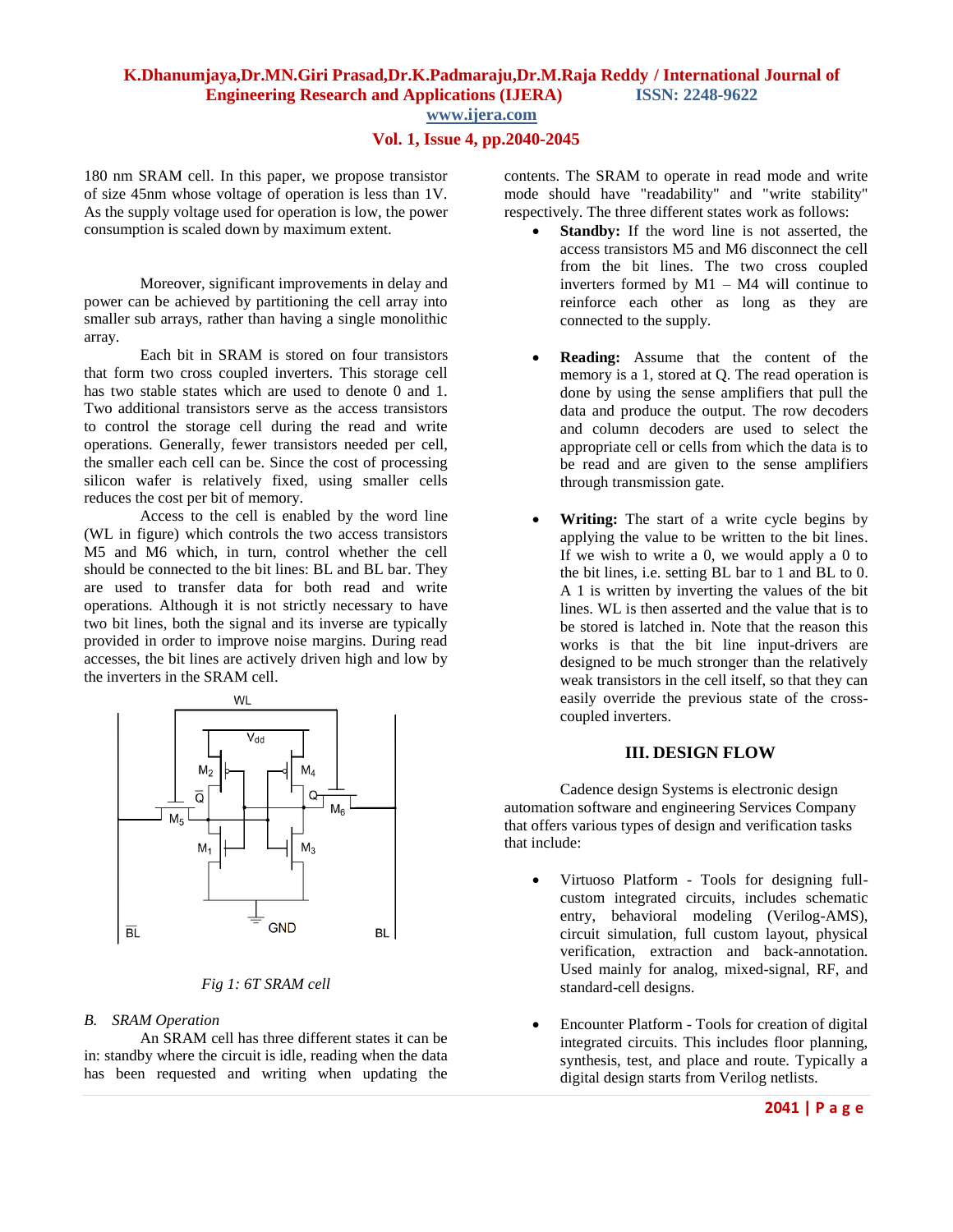# **K.Dhanumjaya,Dr.MN.Giri Prasad,Dr.K.Padmaraju,Dr.M.Raja Reddy / International Journal of Engineering Research and Applications (IJERA) ISSN: 2248-9622 www.ijera.com**

# **Vol. 1, Issue 4, pp.2040-2045**

 Incisive Platform - Tools for simulation and functional verification of RTL including Verilog, VHDL and System C based models. Includes formal verification, formal equivalence checking, hardware acceleration, and emulation.

The proposed work is done in Virtuoso platform using gpdk45 nm technology. The flow of design is as shown below.



### *Fig 2: Design Flow*

A single bit storage SRAM cell is designed first, symbol is created for it and then an array is designed using the SRAM symbol. Other requirements of the design are decoders, sense amplifiers, and transmission gates.

### **A. SRAM cell Design**

Single bit storage cell is designed using the nmos and pmos transistors picked from the libraries. The schematic and symbol are as shown below.



*Fig 3: Schematic of SRAM cell*

#### **B. Decoder Design**

The decoder design depends on the size of the SRAM array that we are going to design. For our simulation, we have used 6to64 decoder. Using this, we can also design larger array in the form of banks. The schematic and symbol are as shown below.



*Fig 4: 6 to 64 decoder*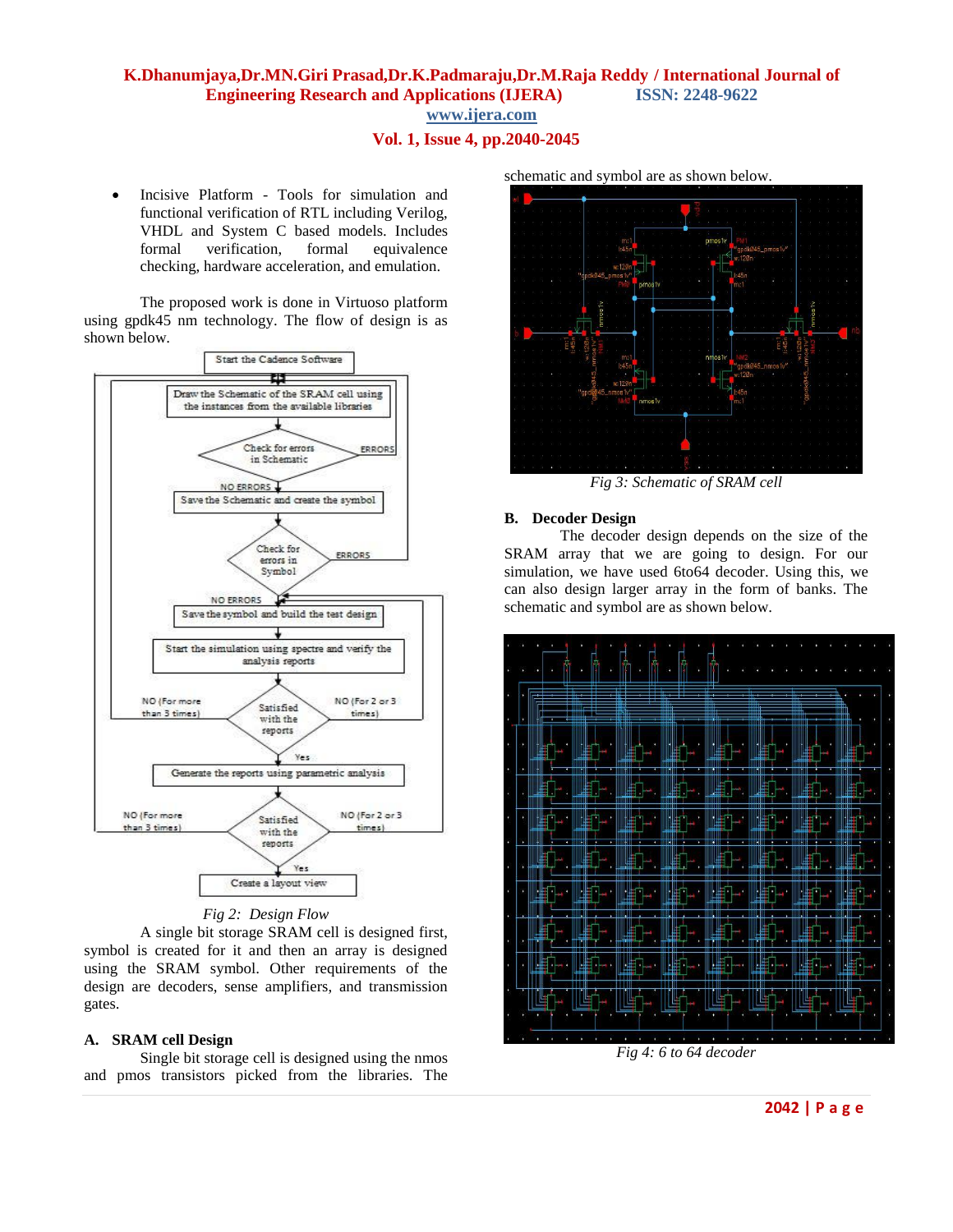**K.Dhanumjaya,Dr.MN.Giri Prasad,Dr.K.Padmaraju,Dr.M.Raja Reddy / International Journal of Engineering Research and Applications (IJERA) ISSN: 2248-9622** 

**www.ijera.com**

# **Vol. 1, Issue 4, pp.2040-2045**

### **C. Sense Amplifier Design**

The sense amplifiers have to amplify the data which is present on the bitlines during the read operation. The memory cells are weak due to their small size, and hence cannot the discharge the bitlines fast enough. Also, the bitlines continue to slew till a large differential voltage is formed between them. This causes significant power dissipation since the bitlines have large capacitances. Hence, by limiting the word line pulse width we can control the amount of charge pulled down by the bitlines and hence limit power dissipation. It consists of two cross coupled gain stages which are enabled by the sense clock signal. The cross coupled stage ensures a full amplification of the input signal. This type of amplifier consumes least amount of power, however they can potentially be slower since some timing margin is needed for the generation of the sense clock signal. If the sense amplifiers enabled before sufficient differential voltage is formed, it could lead to a wrong output. Thus, the timing of the sense clock signal needs to be such that the sense amplifier can operate over various process corners and temperature ranges. The schematic and symbol are as shown below.



*Fig 5: Schematic of sense amplifier*

### **D. Transmission Gate Design**

Transmission gate is used to improve the noise margin. The data, whether from bit or bit bar is given to transmission gate that consists of cascaded nmos and pmos transistors. The input for pmos is 0V, and input for nmos is 1V when the data is to be read from SRAM. The



*Fig 6: Schematic of Transmission gate*

# **IV. DESIGN OF SRAM ARRAY**

The row decoder and column decoder are used to select the particular cell onto which the data is to be written or from which the data is to be read. In our simulation, we designed 64X64 array. The schematic of the SRAM array is as shown below.



*Fig 7: Schematic of SRAM array*

# **V. SIMULATION RESULTS**

Cadence simulation of transient analysis and DC analysis gave good results. The results are shown in the timing diagram. The noise margins are very good and the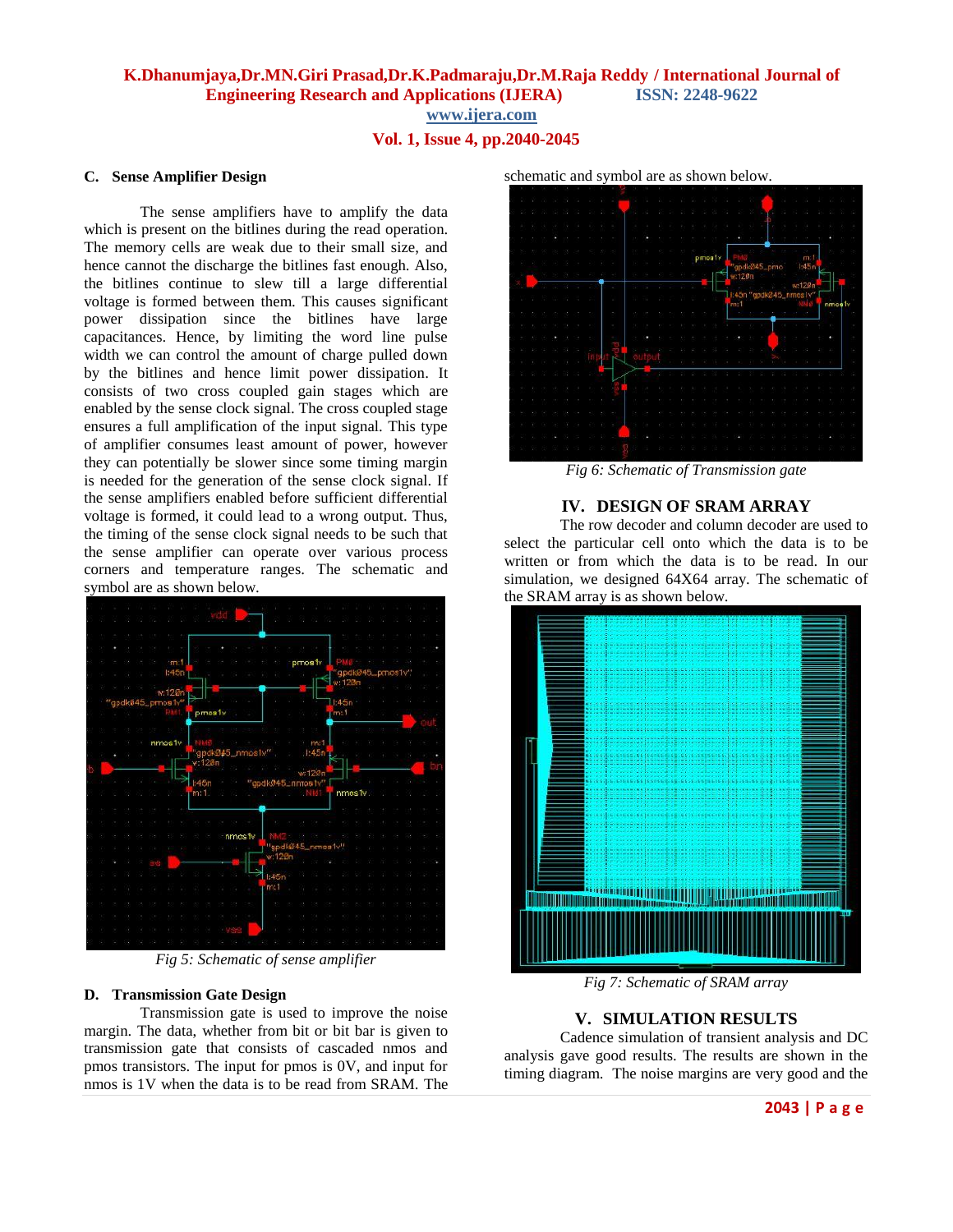# **K.Dhanumjaya,Dr.MN.Giri Prasad,Dr.K.Padmaraju,Dr.M.Raja Reddy / International Journal of Engineering Research and Applications (IJERA) ISSN: 2248-9622**

**www.ijera.com**

**Vol. 1, Issue 4, pp.2040-2045**



*Fig 8: Timing Diagram*





# **VI. CONCLUSION**

This paper presents the design of SRAM array in 45 nm having very low power consumption. The low power design of SRAM is investigated and 6T SRAM architecture is chosen for memory bitcell and an array is designed with that bitcell. Transient and parametric analyses were carried out in the simulation process and the power consumption is estimated. As stated earlier, the power consumption can further be reduced by partitioning the array and by using DWL scheme.

# **REFERENCES**

- Paridhi Athe, S. Das Guptha, "A comparative study of 6T, 8T and 9T decanano SRAM cell", 2009 IEEE Symposium on Industrial Electronics and Applications, Kaulalampur, Malaysia.
- Jan M. Rabaey,Anantha Chandrakasan and Borivoje Nikolic, "Digital Integrated Circuits", ISBN 81-7808- 991-2, Pearson Education, 2003.
- Kenneth W. Mai, Toshihiko Mori, Bharadwaj S. Amrutur, Ron Ho, Bennett Wilburn, Mark A. Horowitz,

**2044 | P a g e**

*Fig 9: Timing diagram2*